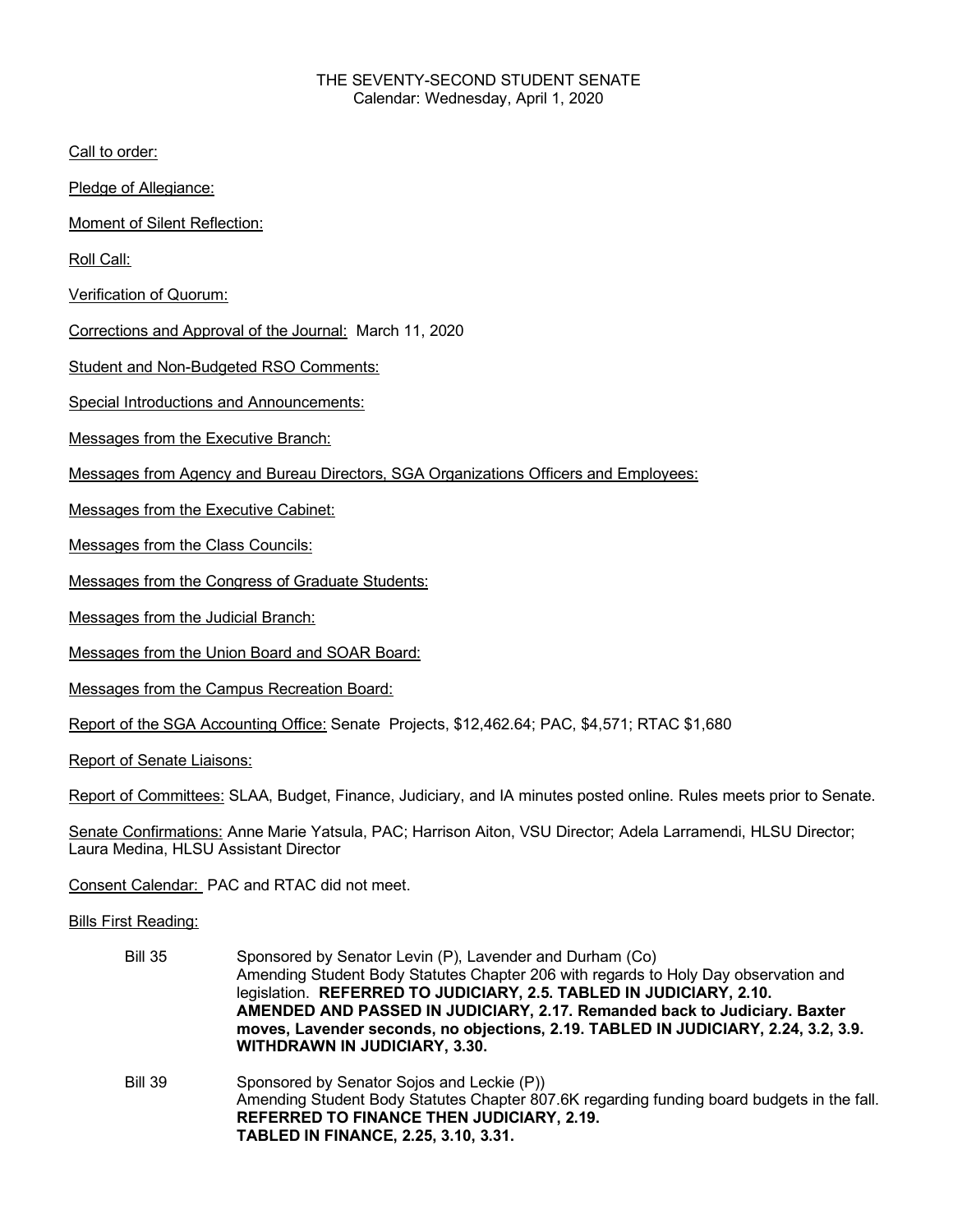| <b>Bill 57</b>               | Sponsored Sojos and Adamyk (P)<br>Amending Student Body Statutes 807.6 clarifying advertising regarding RSOs.<br>REFERRED TO FINANCE THEN JUDICIARY, 3.4.<br>TABLED IN FINANCE, 3.10, 3.31.                                        |
|------------------------------|------------------------------------------------------------------------------------------------------------------------------------------------------------------------------------------------------------------------------------|
| <b>Bill 58</b>               | Sponsored by Senator Sojos (P)<br>Amending Student Body Statutes 807.6G clarifying funding to organizations.<br>REFERRED TO FINANCE THEN JUDICIARY, 3.4.<br>TABLED IN FINANCE, 3.10, 3.31.                                         |
| Bill 66                      | Sponsored by Senators Villacorta & Acanda (P)<br>Amending Student Body Statutes Chapter 307 regarding changing the SGA application.<br>REFERRED TO INTERNAL AFFAIRS THEN TO JUDICIARY, 3.4.<br>PASSED IN IA, 3.31.                 |
| <b>Bill 68</b>               | Sponsored by Senator Sojos (P)<br>Amending Student Body Statutes Chapter 807.6 regarding RTAC. REFERRED TO<br>FINANCE, THEN JUDICIARY, 3.11.                                                                                       |
| <b>Bill 69</b>               | Sponsored by Senator Porter (P)<br>Amending Student Body Statutes Chapter 413.7 regarding Spring Awards timeline.<br>REFERRED TO JUDICIARY THEN RULES, 3.11.<br>PASSED IN JUDICIARY, 3.30.                                         |
| <b>Bill 70</b>               | Sponsored by Senator Ready (P), Adamyk (Co)<br>A transfer of \$8500 from Senate Projects to New Student & Family Programs to pay for<br>orientation bags. REFERRED TO SLAA THEN BUDGET, 3.11.<br>AMENDED AND TABLED IN SLAA, 3.30. |
| <b>Bill 71</b>               | Sponsored by Senator Ready (P), Adamyk (Co)<br>A transfer of \$8,675 from Executive Projects to New Student & Family Programs to pay for<br>orientation bags. REFERRED TO BUDGET, 3.11.<br>TABLED IN BUDGET, 3.31.                 |
| <b>Bill 72</b>               | Sponsored by Senator Primozic (P)<br>Amending Student Body Statutes Chapter 303.2 regarding TLI Leadership.<br><b>REFERRED TO IA THEN JUDICIARY, 3.11.</b>                                                                         |
| <b>Bill 75</b>               | Sponsored by Senator Sojos (P)<br>Amending Student Body Statutes Chapter 807.6G regarding travel funding limits.                                                                                                                   |
| <b>Bill 76</b>               | Sponsored by Senator Ready (P), Adamyk, Sojos, Weber (Co)<br>A transfer of \$1680 from RTAC to Senate Projects.                                                                                                                    |
| Bill 77                      | Sponsored by Senator Ready (P), Adamyk, Sojos, Weber (Co)<br>A transfer for \$6969 from PAC to Senate Projects.                                                                                                                    |
| <b>Bills Second Reading:</b> |                                                                                                                                                                                                                                    |
| <b>Bill 62</b>               | Sponsored by Senator Villacorta & Gnanam (P), Murcia (Co)                                                                                                                                                                          |

Amending Student Body Statutes Chapter 1005.5 regarding amendments. **GNANAM ADDED AS PRIMARY SPONSOR AND MURCIA AS COSPONSOR BY VILLACORTA AND PORTER. REFERRED TO JUDICIARY, 3.4. AMENDED AND PASSED IN JUDICIARY, 3.9.**  Weber moves to send back to committee, Sojos seconds, Maymon objects. Ready calls the question, England seconds, **29-12-0 REMANDED, 3.11. TABLED IN JUDICIARY, 3.30.**

Bill 26 Sponsored by Senator Adamyk (P), Ready (Co)